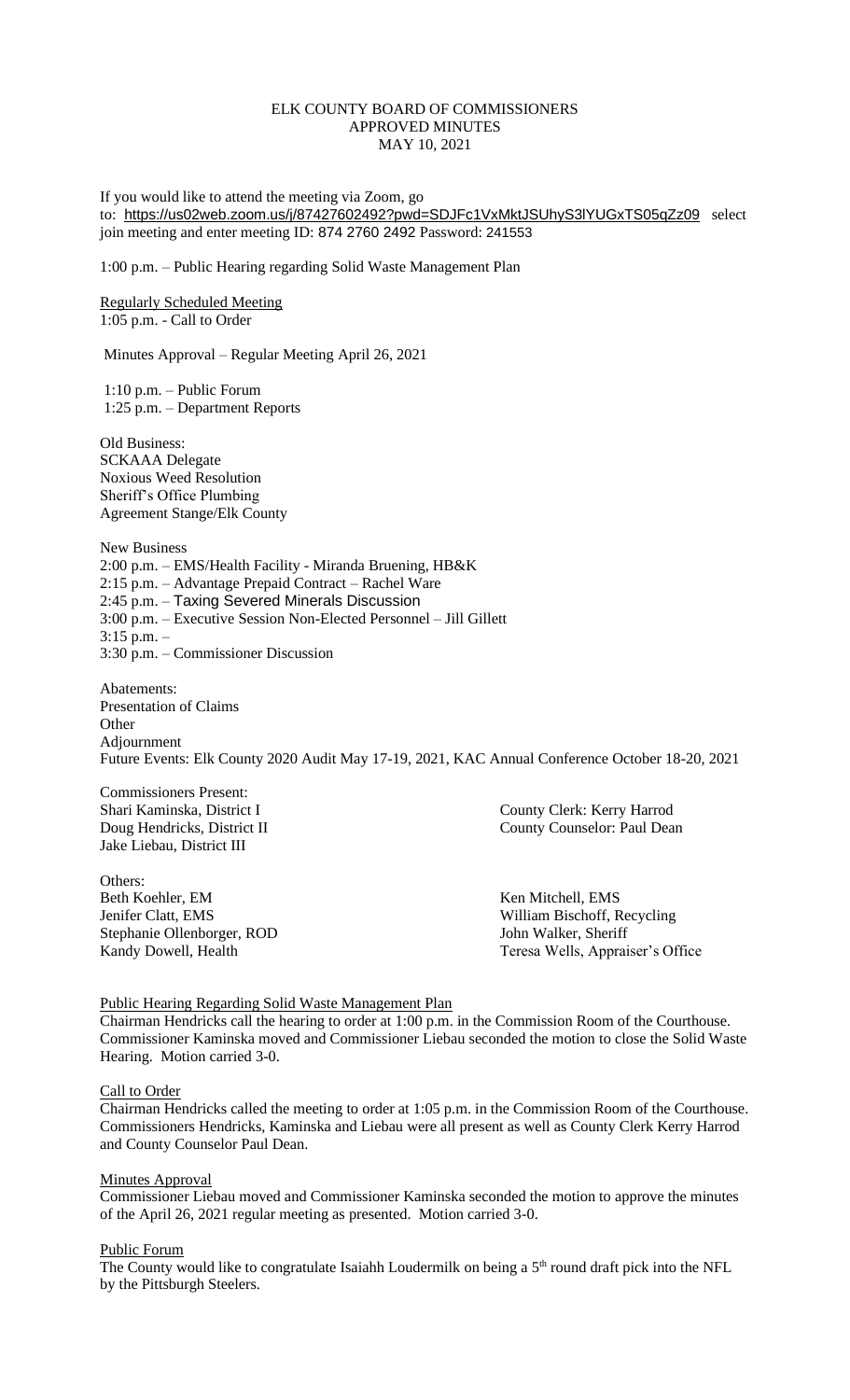# EMS

Ken Mitchell presented the monthly report for April. The EMS department had 14 runs with collections totaling \$9,094.32. The second ambulance is in the shop due to the air conditioner being out.

## Register of Deeds

Stephanie Ollenborger presented the monthly report for April. They had a total of 48 instruments recorded and a total deposit of \$2,141.50.

## Emergency Management

Beth Koehler stated the Kansas Highway Patrol was here last week to do an audit on the homeland security equipment over \$5,000, which would be the light tower/generator. Mrs. Koehler stated the audit went well. The KEMA conference will be held September 14-17 at the Kansas Star Casino in Mulvane.

## Public Works

## Road

Don Sanders stated there was a little damage from the recent rains around the County. Mr. Sanders said the tree removal project on Road 8 has been started. Discussion was had regarding the delineator signs around the County. Mr. Sanders will get quotes on chip seal and cold patch for Road 28.

# Noxious Weed

Don Sanders stated mowing will begin soon.

Recycling

Don Sanders stated the recycling trailer will be at Howard this weekend and Moline next weekend.

## Sheriff

John Walker turned in a department report and run logs for April. Sheriff Walker would like to thank the EMS crew for certifying the sheriff office employees in CPR. A three hours class was held by KHP for the dispatchers. The wrap for the jail was received but training has been postponed. Sheriff Walker stated a deputy has been terminated. The Sheriff's Office is applying for a 50/50 grant to be used for bullet proof vests. The shower in the bull pen need repaired as quickly as possible.

## County Clerk

Kerry Harrod stated she would like to have all the 2022 budget requests in her office the week of June 21, 2021. The 2022 budget request will be presented to the Commission at the June 28, 2021 meeting.

# SCKAAA Delegate

No delegate has been found at this time.

## Noxious Weed Resolution

Commissioner Kaminska moved and Commissioner Liebau seconded the motion to adopt resolution 21- 04 declaring Common Teasel and Cut-leaf Teasel noxious weeds in Elk County. Motion carried 3-0.

#### Sheriff's Office Plumbing

Discussion was had regarding the plumbing issues in the Sheriff's Office. Commissioner Kaminska moved and Commissioner Liebau seconded the motion to accept the estimate from Eric's Plumbing to repair and replace a sewer line in the Sheriff's Office and jail in the amount of \$21,955.00. Motion carried 3-0.

#### Hay Meadow Agreement

Commissioner Liebau moved and Commissioner Kaminska seconded the motion to approve the hay meadow agreement between Jim Stange and Elk County as presented. Motion carried 3-0.

#### EMS/Health Facility

Discussion was had regarding the generator for the facility. Kandy Dowell stated the Health Grant will pay for a whole house generator. The application and certificate for payment will be added to the warrants in the amount of \$98,564.70. Commissioner Kaminska will contact the City regarding the sewer tie in for the facility.

#### Taxing Severed Minerals Discussion

Discussion was had regarding severed minerals. There will be further discussion at the next meeting with the County Appraiser.

#### Break 2:55 p.m.

Commissioner Kaminska moved and Commissioner Liebau seconded the motion to take a 5-minute break. Motion carried 3-0.

Back in session 3:00 p.m.